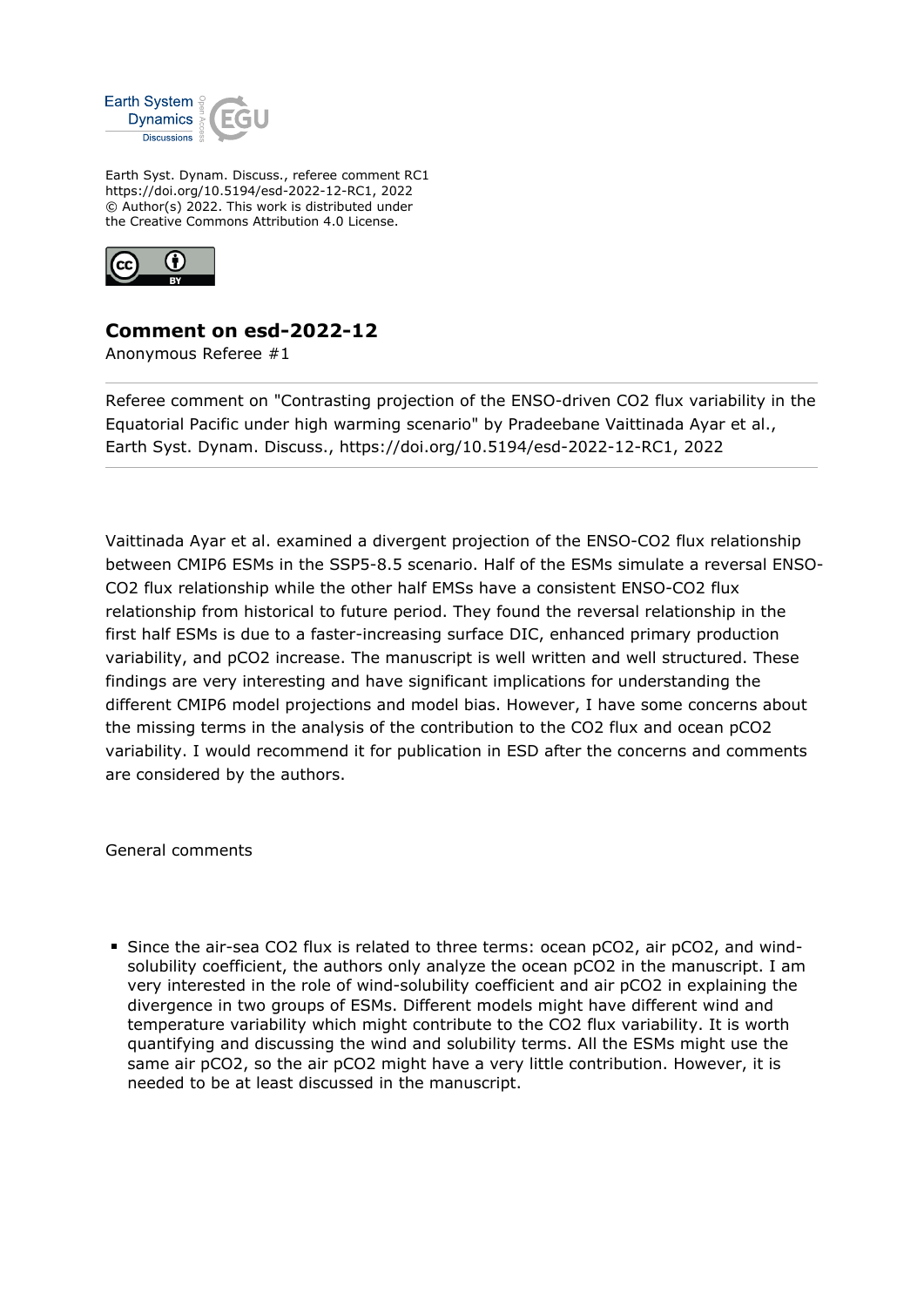Ocean pCO2 is sensitive to four terms: temperature, DIC, alkalinity, and salinity (Takahashi et al., 1993). The authors only discuss the temperature and DIC. Although the DIC is dominant in the ocean pCO2 variability, the alkalinity has a very large compensation. The alkalinity might partly contribute to the model divergence. In addition, the precipitation probably changes a lot under global warming (Cai et al., 2015), this might drive a relatively large variability of alkalinity and salinity in the future. It would be convincing if the author could discuss/quantify the contribution of alkalinity and salinity to the model divergence?

■ Line 245-247. The authors found two differences between two group of ESMs (Large increase of surface DIC and lower range of DIC changes). Fig.9 could show the large increase in surface DIC. However, I could not see a figure showing the lower range of DIC changes during ENSO phases. I would suggest one such figure in the main text or supporting information.

Fig. 9. Except for surface DIC difference between preserved and reversed models, I also see the difference in subsurface DIC (e.g., 200-300 m) between two groups of ESMs. What is the role of subsurface DIC difference in the model CO2 flux-ENSO relationship divergence? Why is the subsurface DIC also different in the two groups of models?

Minor comments:

- Line 41-43. The tropical Pacific ocean CO2 flux anomaly is not only related to the upwelling strength but also related to the poleward Ekman transport driven by easterly trade wind. One more reference (Liao et al., 2020 GBC) is suggested.
- Line 80. What is the re-grid method?
- Line 91. The ENSO variability is usually an interannual variability ranging from 3 to 7 years. Could the author plot the total CO2 flux and CO2 flux anomaly at a sample point to show how well is the detrend method? Could the detrend method remove the decadal variability?
- Line 100. Why do you use 1981-2010 as the climatological period instead of 1985-2014